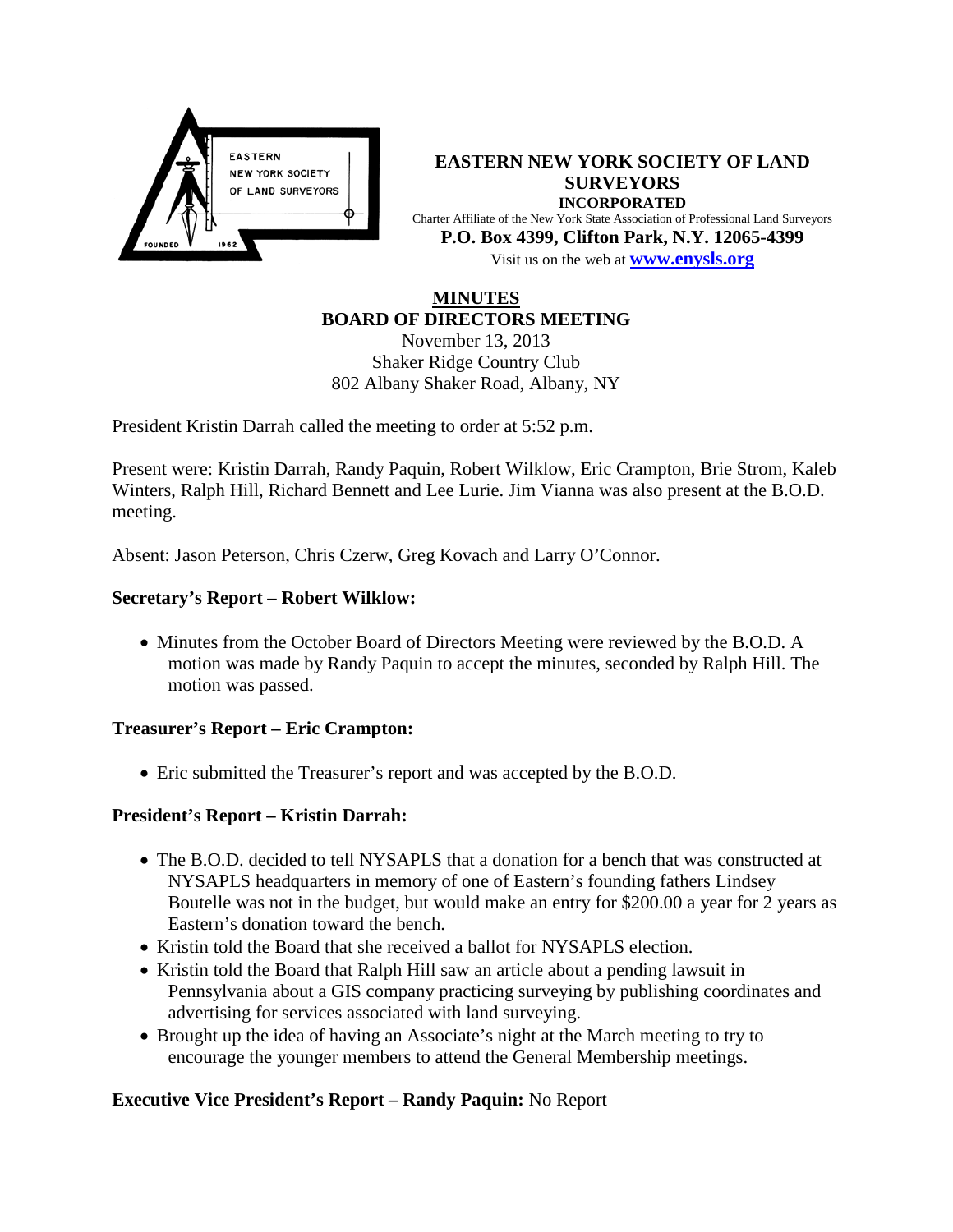**Vice President's Report – Kaleb Winters:** No report.

## **STANDING COMMITTEES:**

Constitution & By-laws: Larry O'Connor, Bill Schraa, Ralph Hill and Randy Paquin: No report.

Continuing Education: Jody Lounsbury, Chuck Lent and Larry O'Connor: No report.

Ethics: Jim Vianna, Jeff Ostertag and Kevin Rounds: No report.

Finance: Bill Darling and Chris Czerw: No report.

Legislative: Larry O'Connor: No report.

Program: Randy Paquin, Larry O'Connor: No report.

Public Relations: Jody Lounsbury, Brie Strom: No report.

Scholastic Development: Kristin Darrah and Randy Paquin:

• Kristin announced that the scholarship applications were returned; 4 from Alfred, 3 from Paul Smith's and 1 from Ranger School that was late. There will be 3 - \$1,000 scholarships handed out on behalf of Eastern at the January Conference. Unfortunately there will not be a \$500.00 scholarship handed out for the Hartnett scholarship this year due to the late application received from Ranger School.

Business Practice & Technical Information: Chris Czerw: No report.

Membership: Robert Wilklow and Steve Dickson: No report.

Website: Richard Bennett and Ralph Hill: No report.

#### **TEMPORARY COMMITTEES:**

Old Business: Randy Paquin made a motion to take out a full page ad in the Journal for the conference, seconded by Kristin Darrah, the motion passed.

New Business: None.

Temporarily adjourn at 6:40p.m.